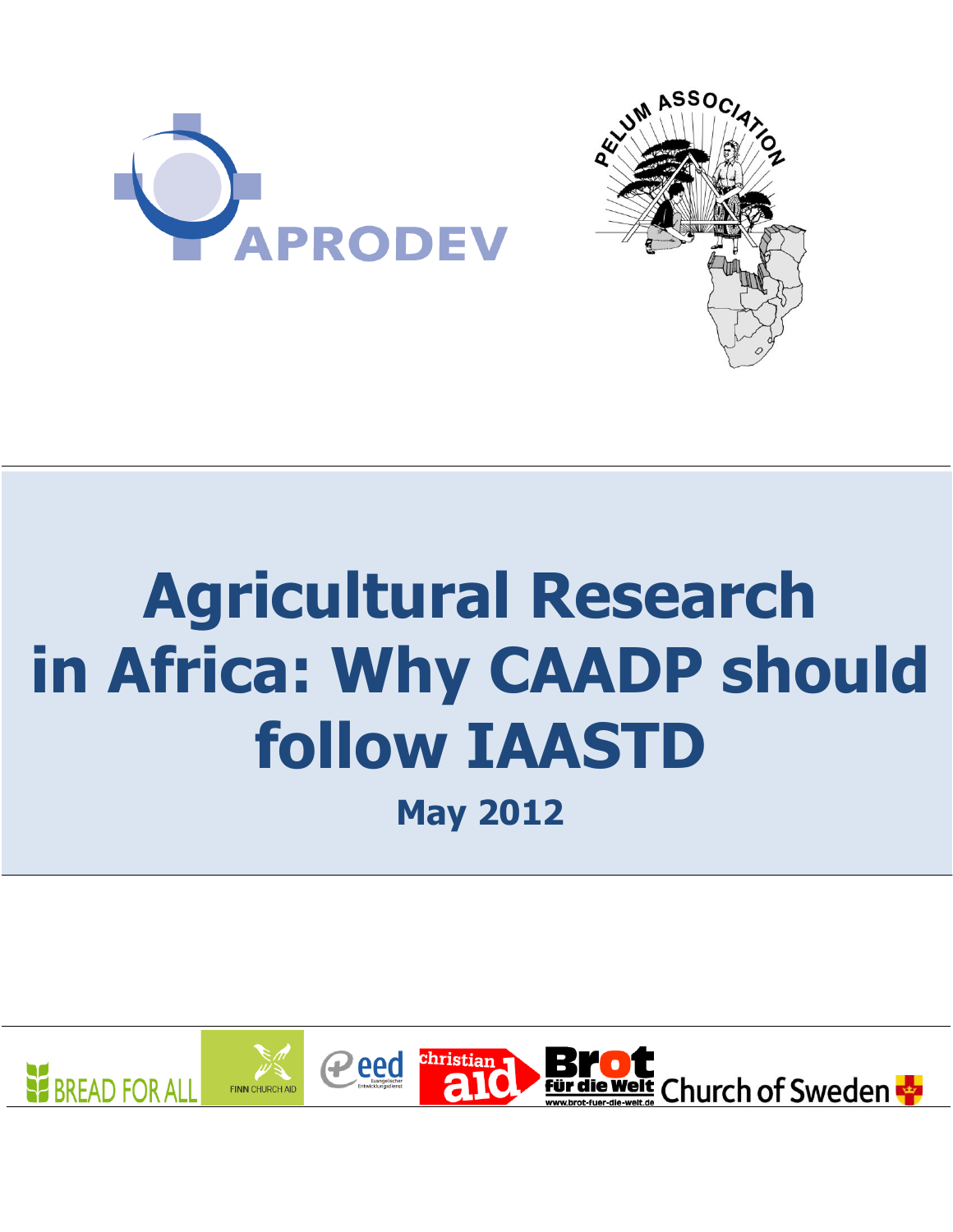# **Acknowledgements**

This briefing, written by Mark Curtis, draws on a longer study commissioned by APRODEV to CTDT (CAADP Study: Assessing the CAADP as policy framework for African Agricultural Development, 2011, unpublished). The research team for the longer study consisted of Dr King David Amoah, Professor Jesse. N. K. Mugambi, Dr Rudolf Buntzel and Dumisani Takavarasha and was coordinated by Andrew Mushita, Community Technology Development Trust in Zimbabwe.

## **Published by:**

**APRODEV** – Association of World Council of Churches related Development Organisation in Europe. Its member agencies that contributed to the study or briefing paper on CAADP are Bread for All, Bread for the World, Church of Sweden, Church Development Service (EED), Christian Aid and Finn Church Aid. [www.aprodev.eu](http://www.aprodev.eu/)

Contact : Karin Ulmer, APRODEV, Bv Charlemagne 28, B-1000 Brussels, Email[: aprodev@aprodev.net](mailto:aprodev@aprodev.net) , Tel : +32 (0)2 2345660.

**PELUM –** is the Association of Participatory Ecological Land Use Management. PELUM Association is working to improve the livelihoods of small-scale farmers and the sustainability of farming communities by fostering ecological land use management in central, eastern and southern Africa. [www.pelumrd.org](http://www.pelumrd.org/)

Contact: Faustin Vuningoma, Secretary General, 11298 Mwalule off Makishi Road Northmead, PO Box 320362, Lusaka, Zambia. Email: [fvuningoma@pelum.org.zm,](mailto:fvuningoma@pelum.org.zm) Tel: +260 211 257 115, Mobile: +260 966 221 739.

#### **Brussels, May 2012**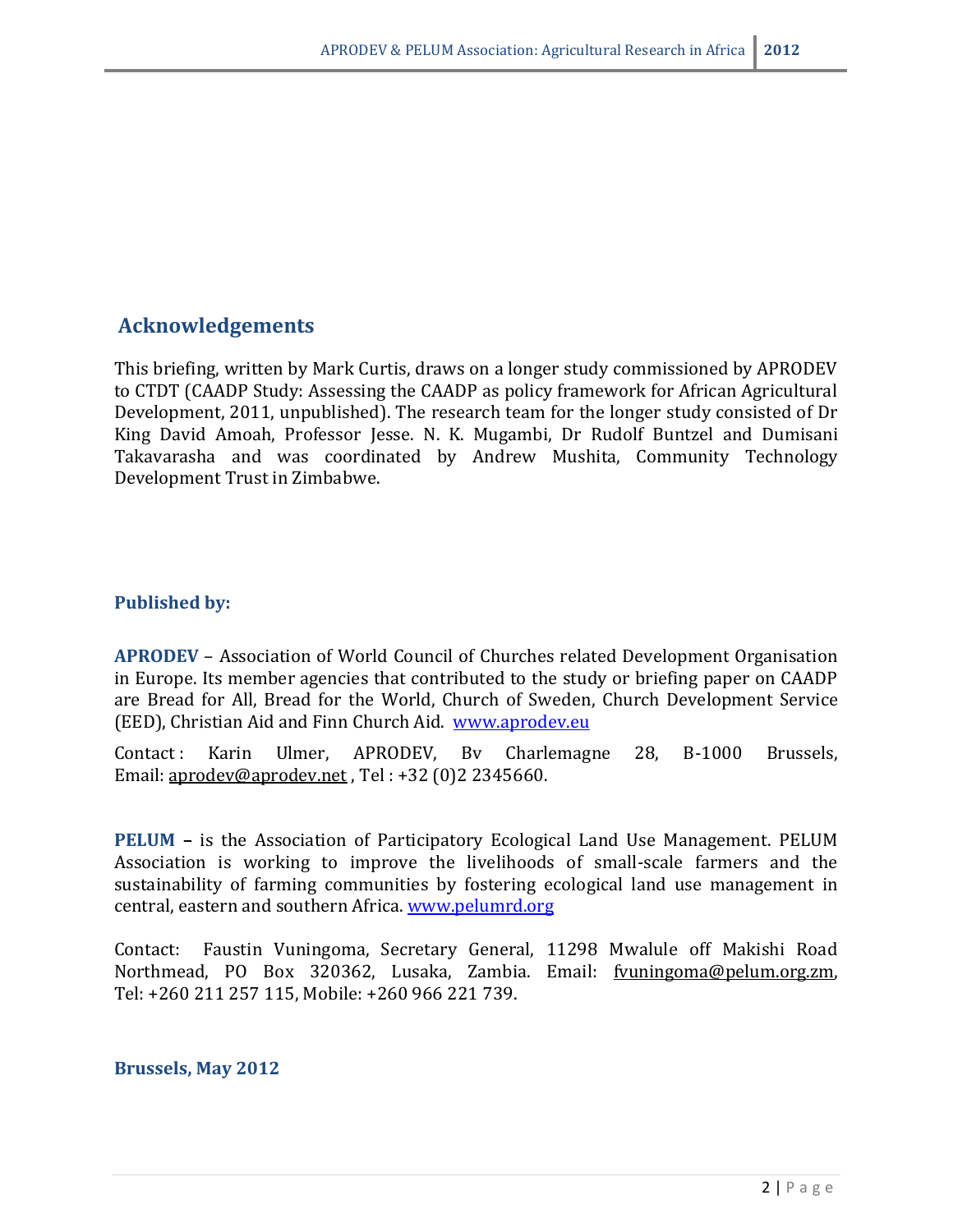# **SUMMARY**

This briefing analyzes the agricultural research policies of the Comprehensive African Agriculture Development Programme (CAADP) and the extent to which they address the needs of marginalized smallholder farmers. CAADP has a huge opportunity to promote good agricultural research by following the findings of the International Assessment of Agricultural Knowledge, Science and Technology for Development (IAASTD). However, CAADP is largely not following the IAASTD roadmap.

The IAASTD calls for a 'fundamental shift' in global agricultural research to focus on resource-poor farmers and promote environmental sustainability, gender equity and a greater role for farmers in research design. It represents a major challenge to current agriculture policies, including those promoted by CAADP, by calling for investments in sustainable agriculture (moving away from a reliance on chemical fertilizers and pesticides) and being sceptical of genetically modified crops, biotechnology and strong Intellectual Property Rights (IPR) frameworks.

We highlight five key problems with CAADP's policies and practices:

- 1. African governments are ignoring their CAADP commitment, set in 2003, to double their annual spending on agricultural research within 10 years; rather, many have been reducing their spending. CAADP has not invested enough in examining why CAADP commitments are not met at member state level and therefore falls short of appropriate measures to meet the set targets of 6% agriculture growth.
- 2. Despite the fact that women constitute most farmers in Africa, they are paid lip service in CAADP programmes and are largely ignored in countries' CAADP and other agriculture strategies.
- 3. CAADP is promoting a farming model, associated with the Green Revolution, that encourages heavy reliance on expensive external inputs, such as chemical fertilizers and pesticides, and improved and/or hybrid seeds bought from agribusiness companies; this comes at the expense of promoting sustainable agriculture approaches which are likely to benefit poor farmers much more.
- 4. CAADP's lead partner in agricultural research, the Forum for Agricultural Research in Africa, has taken a lopsided stance on GMOs and advocates strong IPR regimes that threaten farmers' rights to retain and exchange their traditional seeds; ignoring the consensus on sustainable, agro-ecological farming models as a viable solution for African agriculture.<sup>1</sup>
- 5. Smallholder farmers, especially women, are being insufficiently consulted in the design of agricultural research policies.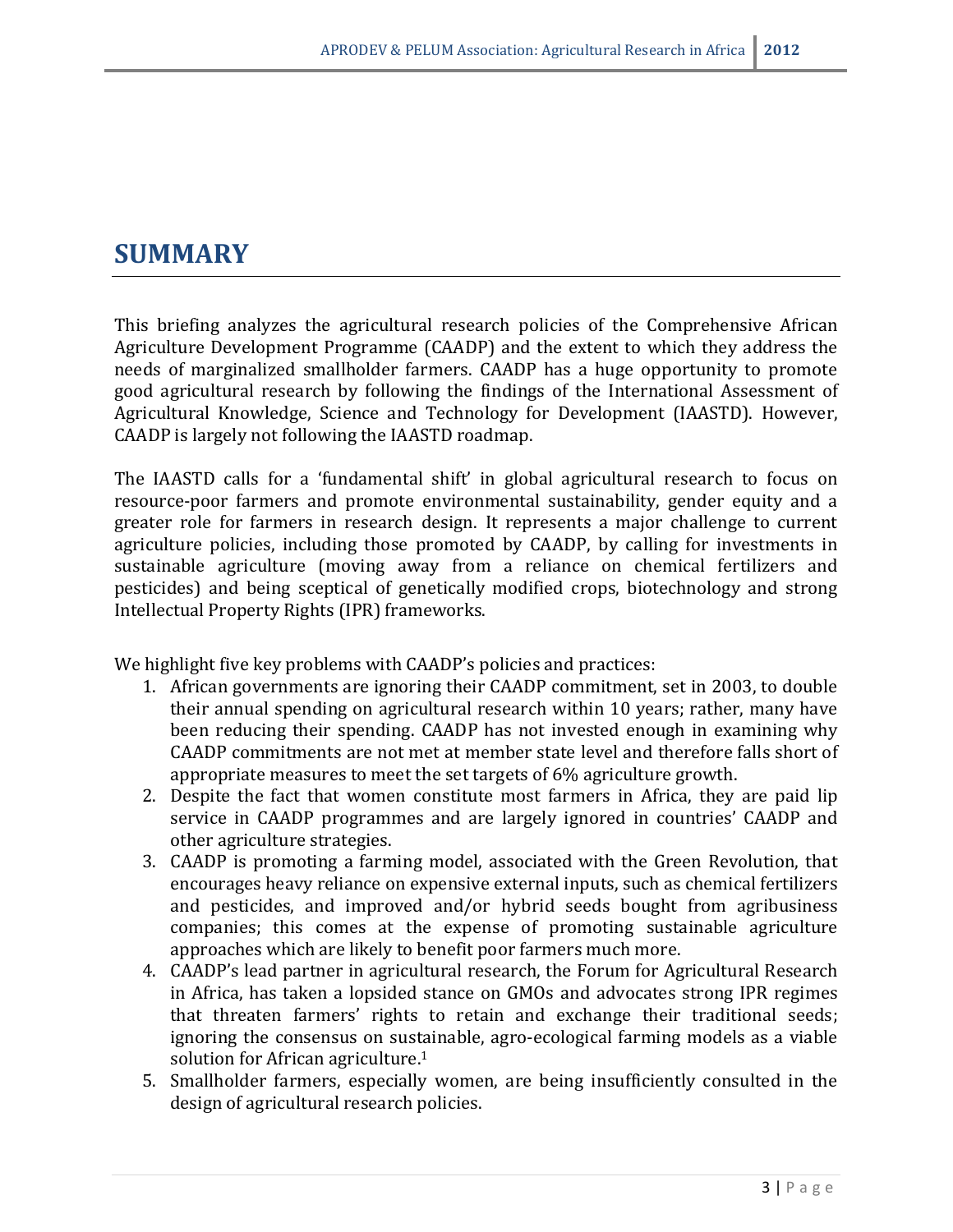# **Recommendations**

- CAADP and its partners should incorporate IAASTD's findings into their policies.
- African governments must significantly increase their agricultural research spending and meet their CAADP commitments. Research funding towards agroecological systems development should be a key priority given its proven benefits to producers and contribution to resilient communities.
- Women farmers must be prioritised across all CAADP programmes.
- CAADP and its partners should scale down/significantly decrease their promotion of the conventional farming model and instead prioritise sustainable agriculture.
- CAADP and its partners should significantly increase their support and champion seed policies that protect farmers' rights rather than support GM crops
- CAADP must become a genuinely inclusive, bottom-up programme that puts farmers' needs, and their participation, at the centre of policy design and implementation.

# **INTRODUCTION**

This briefing analyzes the agricultural research priorities of the Comprehensive African Agriculture Development Programme (CAADP) and the extent to which they address the needs of marginalized smallholder farmers. The CAADP programme has a huge opportunity to promote good agricultural research policies by following the findings of the International Assessment of Agricultural Knowledge, Science and Technology for Development (IAASTD) (see box 1).

APRODEV's research shows that CAADP is increasing the political commitment to improving agricultural productivity in Africa. Yet we also find numerous problems with CAADP's policies and practices. Neither African research institutions guided by CAADP, nor key donor organisation such as the Alliance for a Green Revolution in Africa (AGRA), and major funders of Agricultural Research for Development in Sub Saharan Africa like the European Union are largely following the IAASTD roadmap. We believe that the CAADP programme must realign its priorities if it is to really benefit the millions of African smallholder farmers.

# **Box 1: IAASTD's challenge**

The IAASTD was sponsored by the UN and other international organisations and approved by 58 governments. It examined how agricultural knowledge, science and technology (AKST) could be best deployed to reduce hunger and poverty and produced several comprehensive reports in 2009. It calls for a 'fundamental shift' in AKST to ensure that policies are 'directed primarily at those who have been served least by previous AKST approaches, i.e., resource-poor farmers, women and ethnic minorities'. It emphasises the importance of environmental sustainability, the need for agriculture to reduce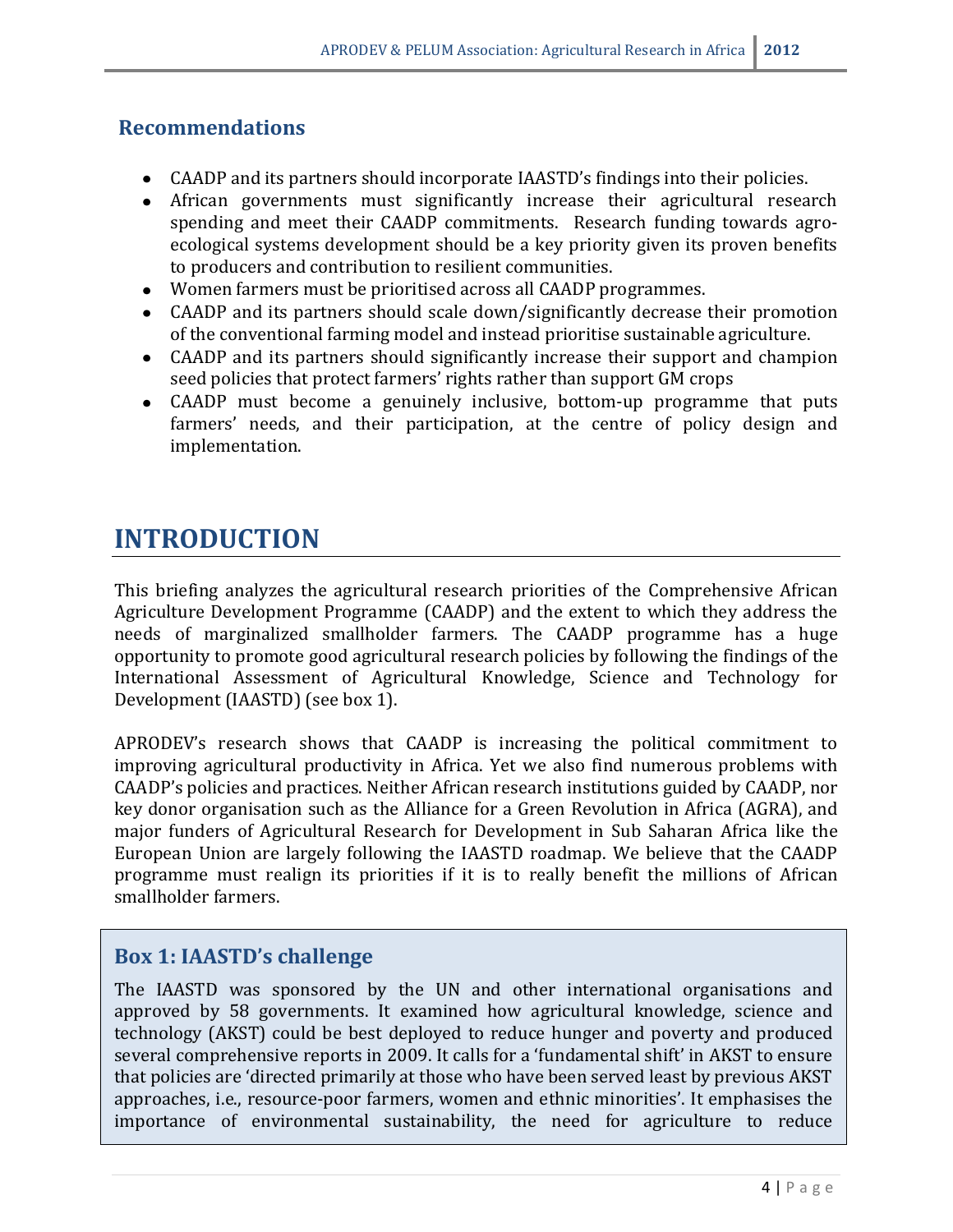greenhouse gas emissions, more equitable access to technologies, a greater role for farmers in setting research priorities, greater spending on agricultural research and the need for 'urgent action' to implement gender equity in AKST policies. 2

The IAASTD represents a major challenge to current, mainstream agriculture policies, including those promoted by CAADP. For example:

- It calls for investments in **sustainable, low-input farming systems**, such as agroecological approaches and organic farming, and urges the promotion of 'biological substitutes for agrochemicals' and alternatives to chemical pesticides.<sup>3</sup> It argues that 'technologies such as high-yielding crop varieties, agrochemicals and mechanization have primarily benefited the better resourced groups in society and transnational corporations, rather than the most vulnerable ones'.<sup>4</sup>
- It says that **GM crops** are 'contentious', highlighting that 'some GM crops indicate highly variable 10-33% yield gains in some places and yield declines in others'.<sup>5</sup>
- It states that biotechnology research and development, involving **Intellectual Property Rights Frameworks**, can 'concentrate ownership of agricultural resources' and that ' there is particular concern about present IPR instruments eventually inhibiting seed-saving, exchange, sale and access to proprietary materials necessary for the independent research community to conduct analyses and long term experimentation on impacts'. <sup>6</sup>
- It states that **biofuels** 'can raise food prices and reduce our ability to alleviate hunger throughout the world'.<sup>7</sup>

# **THE CONTEXT**

Over 60 per cent of people in sub-Saharan Africa depend on agriculture for their livelihood.<sup>8</sup> Yet governments and donors have in the past three decades spent little on supporting these farmers, especially smallholders. Among small-holders, female farmers constitute a particularly neglected group. This massive underinvestment in agriculture has condemned Africa to ongoing hunger and poverty: by 2006, 224 million Africans – 30 per cent of the continent's population - were classified by the UN's Food and Agriculture Organisation as undernourished compared to  $194$  million a decade earlier.<sup>9</sup> As the International Food Policy Research Institute (IFPRI) notes: 'As a result of inadequate investment in the African agriculture sector, the continent's overall agricultural productivity has fallen since the mid-1980s, leaving it vulnerable to frequent food crises and dependent on emergency food aid and food imports'.<sup>10</sup> While global food production has grown, Africa's agricultural exports have declined and its food import bill has risen four-fold between 1994 and 2009.<sup>11</sup>

Plans to revitalise African agriculture have been led by the New Economic Partnership for African Development (NEPAD) in its promotion of CAADP (see box 2). In 2003, African heads of state committed themselves to spending 10 per cent of their national budgets on agriculture within 10 years, and to achieve at least 6 per cent annual growth in their agriculture sectors. In 2007, the global food crisis provoked the emergence of a broader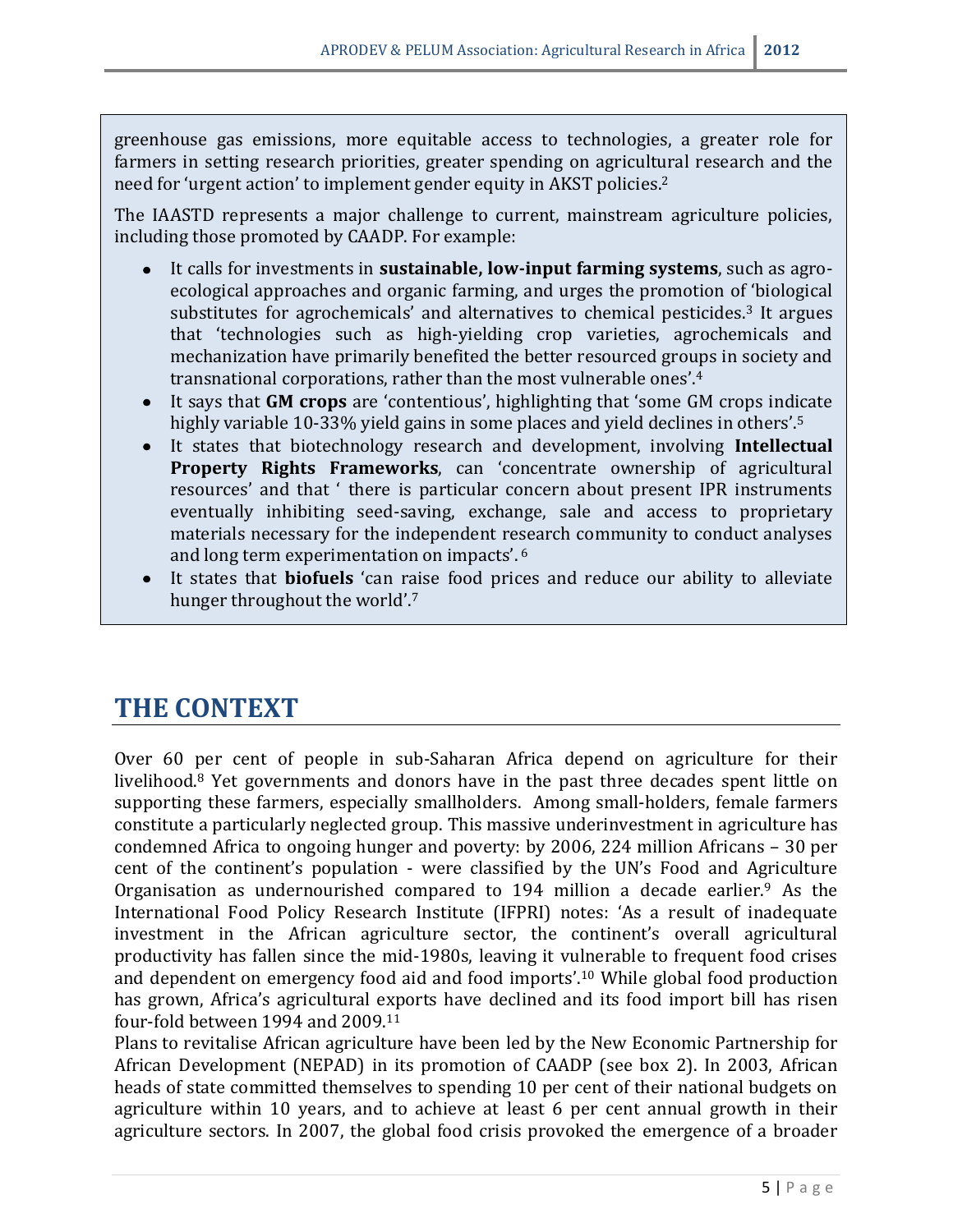consensus on the need to increase spending on African agriculture; the UN High Level Task Force on Food Security called for increased government commitment to agriculture and urged donors to increase their aid to agriculture from 3 to 10 per cent of all aid.

## **Box 2: CAADP in brief**

Endorsed by African heads of state in 2002, CAADP is shaping agricultural development programs on the continent and aims to achieve Millennium Development Goal 1 of halving poverty and hunger by 2015. CAADP is based on four pillars<sup>12</sup>:

Pillar 1: Extending the area under sustainable land and reliable water control systems Pillar 2: Improving rural infrastructure and trade-related capacities for market access Pillar 3: Increasing food supply and reducing hunger

Pillar 4: Agricultural research, technology dissemination and adoption

These pillars emphasize the importance of increasing the amount of irrigated land, responding better to the growing frequency of disasters, improving roads to enhance export competitiveness and increasing the farm productivity of smallholders. The key principles outlined in CAADP are those of dialogue, policy review, accountability and partnerships with farmers, agribusiness and civil society. Around 26 African countries have so far signed compacts with CAADP and completed 'roundtable' processes which involve reaching consensus among key stakeholders to define national strategies and investment plans for reducing hunger and increasing agricultural productivity.

# **CAADP and agricultural research**

One of CAADP's four pillars is to improve agricultural research. Investing in agricultural research is vital for imparting knowledge to farmers and developing improved crop/animal varieties and technologies to increase food security and yield, manage water or use natural resources sustainably in what are often very fragile environments. Numerous studies suggest that good agricultural research expenditure is one of the key ways to increase productivity; in Africa as a whole, for every one per cent yield increase resulting from investments in agricultural research, two million Africans can be lifted out of poverty.<sup>13</sup> In Kenya, IFPRI has found that for every million Shillings spent on agricultural research, an additional 103 people could be lifted above the poverty line.<sup>14</sup>

The lead agency implementing CAADP's Pillar 4 is the Forum for Agricultural Research in Africa (FARA) which developed in 2006 the Framework for African Agricultural Productivity (FAAP). The FAAP recognises that there has been inadequate investment in agricultural research in Africa and is designed to promote reforms in agricultural research, extension and education programs, increase investments, empower farmers and livestock producers and harmonize external support.15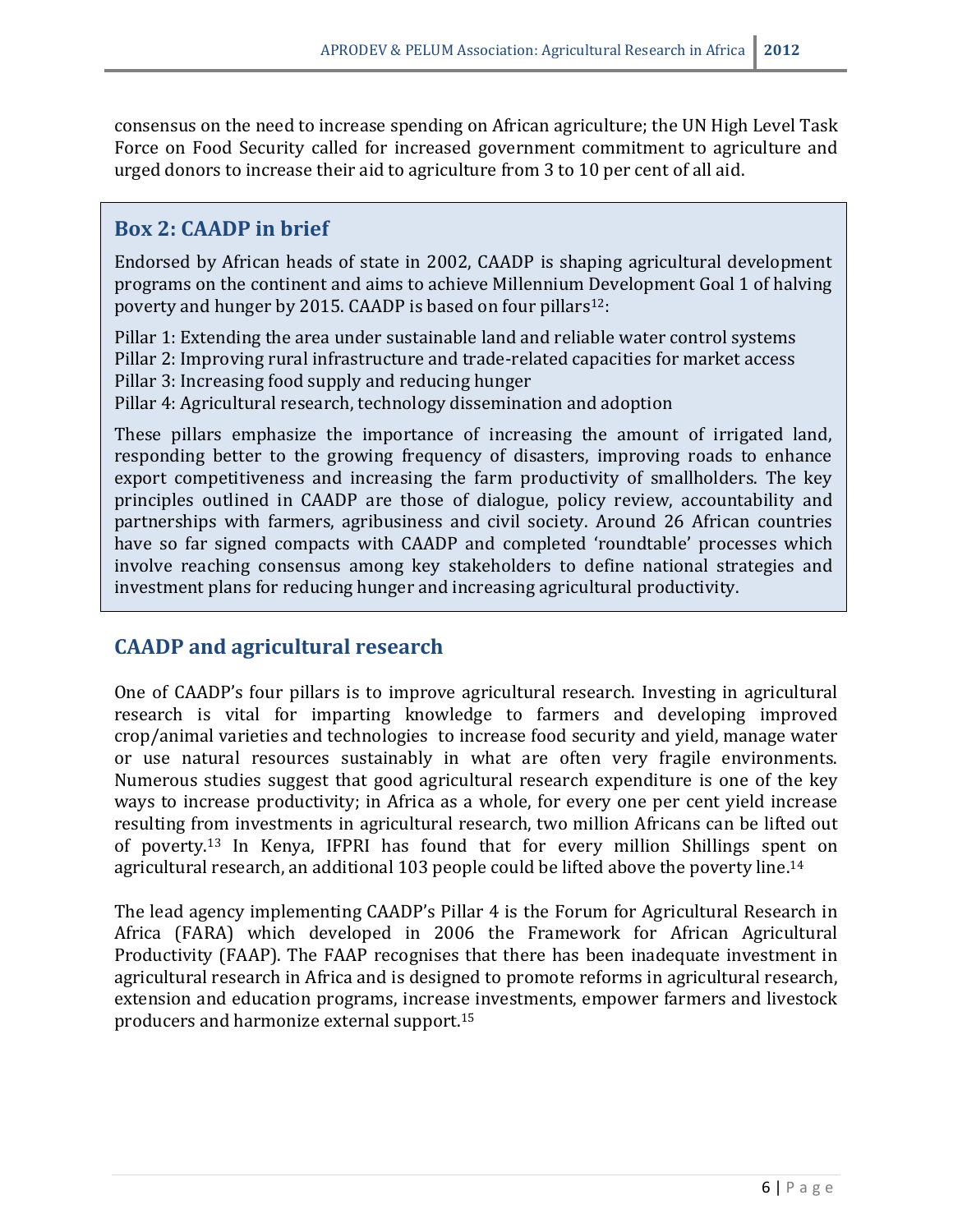# **PROBLEMS WITH CAADP'S APPROACH TO AGRICULTURAL RESEARCH**

We highlight below five key problems with CAADP's policies and practices:

# **1. Insufficient spending**

# The agricultural research spending commitment

CAADP's framework document of 2003 contains a long-forgotten commitment – for African countries to double their annual spending on agricultural research within 10 years. This meant increasing budgets by an average of 7.2 per year for a decade so that African countries were spending around \$4.6 billion by 2015.<sup>16</sup> The FAAP later called on African countries to increase their spending on 'agricultural productivity programmes' (without specifying what these were) from \$2.5 billion to \$3.25 billion by 2010.<sup>17</sup>

There are no publicly available figures assessing progress towards these goals; indeed, it appears that the original CAADP commitment is not even being monitored by CAADP or FARA. Yet analysis of 30 African countries suggests that agricultural research spending is *declining* in 10 countries, is fluctuating in a further five and is steady in five more; only in 10 countries is spending on agricultural research actually increasing.

#### **Agricultural research funding trends in 30 African countries (1998–2008)<sup>18</sup>**

#### **Increasing**

- 1. Benin, as a result of increased government funds to complement donors;
- 2. Burundi, following the 2003 peace treaty;
- 3. Democratic Republic of Congo, as a result of a return to peace;
- 4. Ghana, doubled between 2000 and 2008 due to increased donor and government funding;
- 5. Mauritania, as a result of the renewal of fisheries treaties with the EU and Japan (but crops and livestock budgets are shrinking);

6. Nigeria, doubled between 2000 and 2008 largely from government funding but the rate of investment is low at about 0.4%;

- 7. Sierra Leone, whose spending more than doubled during 2001-09 following the end of civil war;
- 8. Sudan, with spending doubling during 2001-08;
- 9. Tanzania, following government prioritization of research since 2004;
- 10. Uganda, following increased donor and government support, especially since 2005

#### **Decreasing**

- 1. Eritrea, because donors cut funding;
- 2. Gabon, due to decreased funding by government one of the lowest in SSA;
- 3. Guinea, due to reduced government and donor funding (because of poor investment climate);
- 4. Madagascar, following the end of a World Bank-funded project in 1999;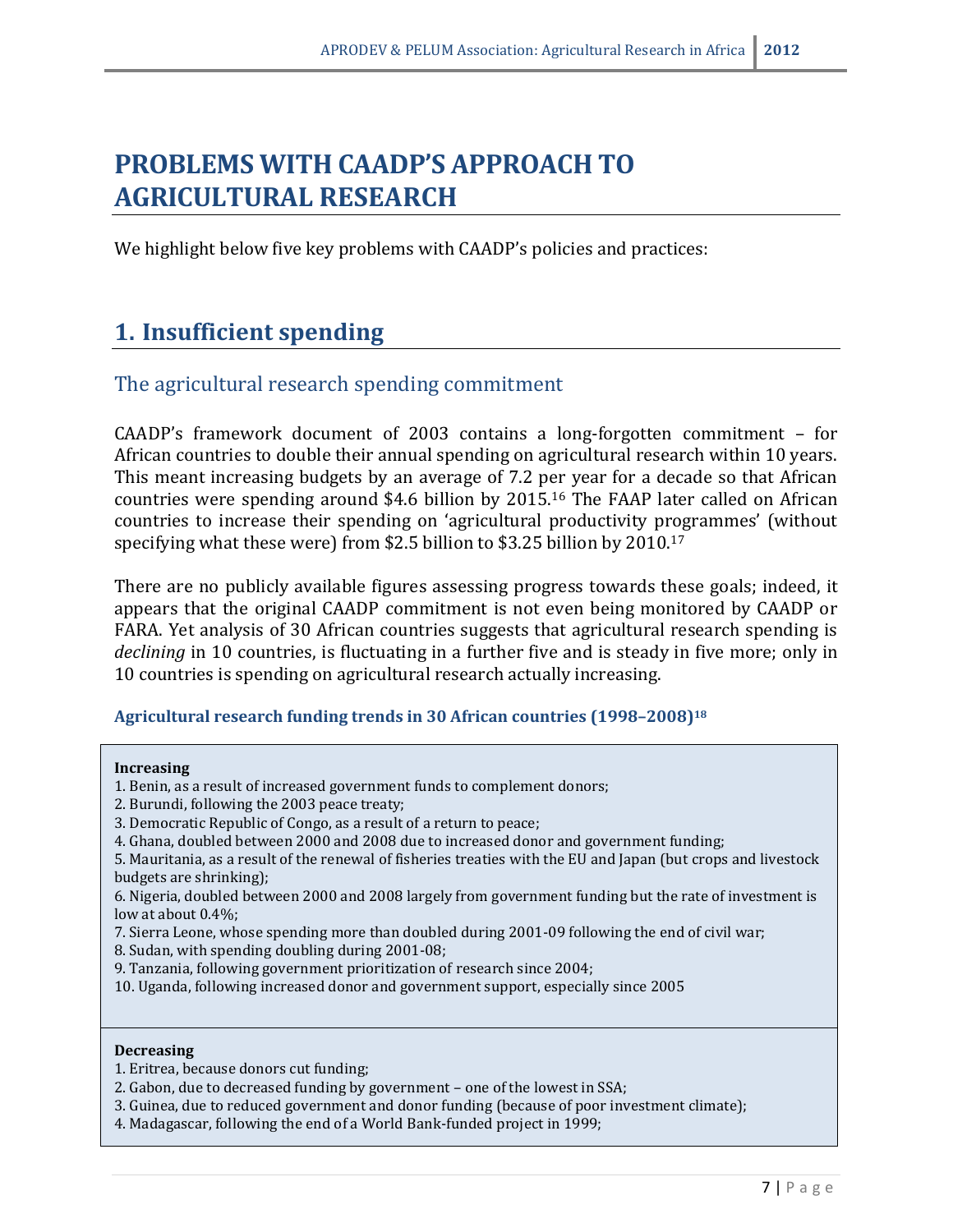5. Mauritius, due to decreased investment in sugar research but remains by far the highest proportion of GDP on agricultural research: 4.1%;

- 6. Mozambique, because of decreasing and volatile donor funding and government support;
- 7. Niger, following the end of a World Bank-funded project in 1998;
- 8. Senegal, due to cuts in donor and government funding;
- 9. Zambia, due to weakening government and donor support;
- 10. Zimbabwe, due to suspension of research funding by donors

#### **Fluctuating**

- 1. Burkina Faso, following the start and end of World Bank-supported agricultural research;
- 2. Botswana, following high inflation;
- 3. Gambia, as a resulting of fluctuating funding from government and donors;
- 4. Kenya, as a result of fluctuating funding from government and donors;
- 5. Mali, as a result of erratic government, donor and development bank funding.

#### **Steady**

- 1. Ivory Coast, but some regions of the country received less funding during the civil war;
- 2. Ethiopia, which is highly dependent on donor funding;
- 3. Namibia, whose government funds most of the ARD;
- 4. Rwanda, which is highly dependent on donor funding;
- 5. South Africa, which also has one of the highest ratios of spending per scientist and research intensity.

## The 10 per cent commitment

Despite the 2003 pledge to spend at least 10 per cent of their national budgets on agriculture, only 8 African countries have reached this target and only 10 countries have met the 6 per cent growth target.<sup>19</sup> Overall, CAADP has done little to increase African investment in agriculture and most countries are spending only 3-6 per cent of their budgets on agriculture. A review of CAADP commissioned by the NEPAD Secretariat concluded that 'little or no external resources have come to the agriculture sector that can be directly attributed to CAADP'.<sup>20</sup> It also noted that 'CAADP has not examined the reasons why the Maputo commitment has not been met'. <sup>21</sup>

# **2. Failure to prioritize women smallholder farmers**

Women grow 80 per cent of the staple food in Africa and account for over 70 per cent of agricultural workers and 80 per cent of food processors.<sup>22</sup> IAASTD notes that 'urgent action is needed to implement gender and social equity in AKST policies and practices'.<sup>23</sup> Yet women farmers are paid lip service in CAADP programmes and are largely ignored in countries' CAADP and other agriculture strategies.

CAADP's framework document of 2003 notes that 'special attention' must be given to the 'vital food producing and entrepreneurial roles of women in rural and urban African communities'. <sup>24</sup> Yet no such special attention is subsequently called for in the document: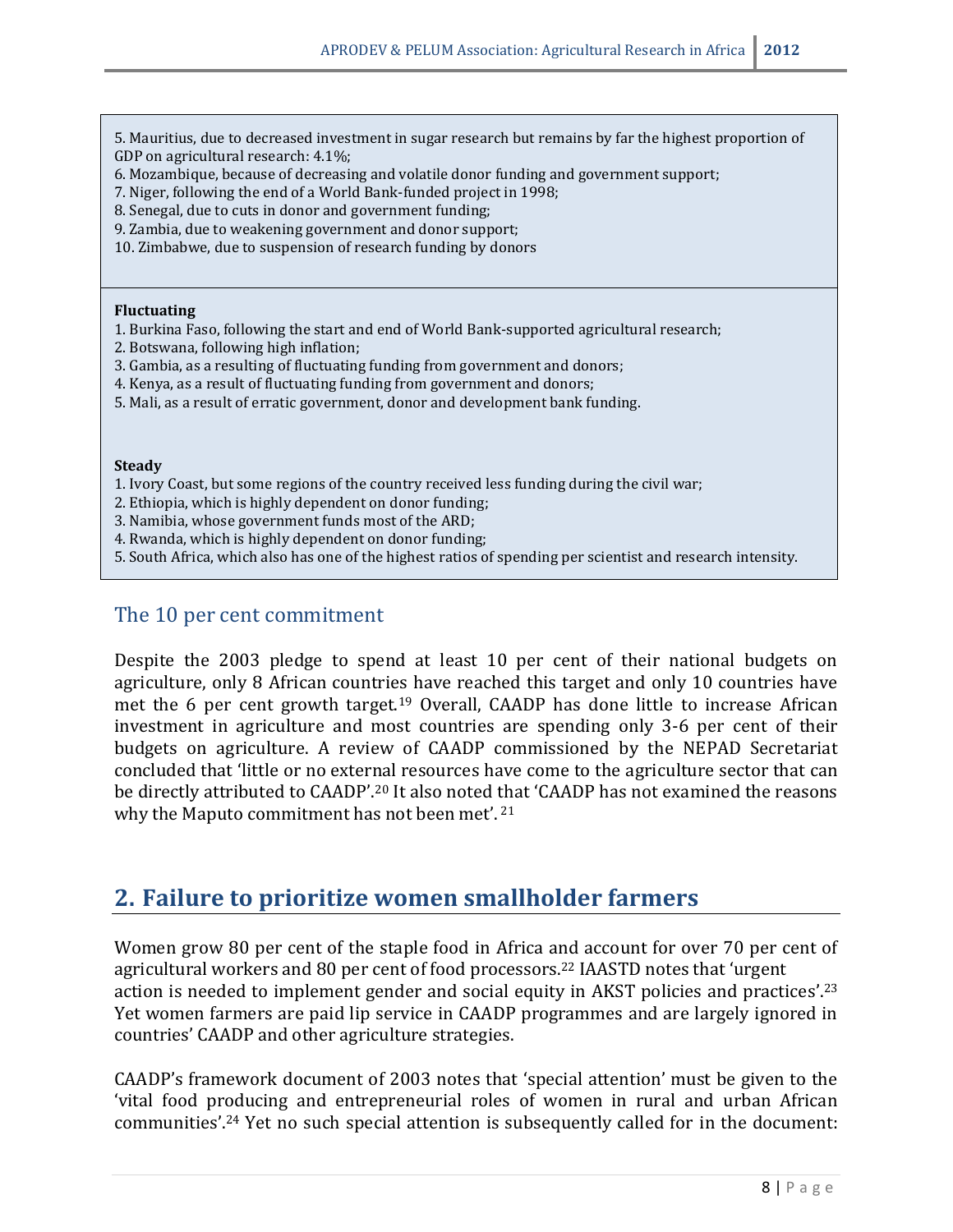there is no explicit commitment to support women farmers or to set aside budgetary resources to them, for example. Although CAADP implementation frameworks for the four pillars, including the Framework for African Agricultural Productivity (FAAP), recognize smallholder farmers and integration of gender as a principle, there is little analysis of the policies needed to meet the specific needs of women. In the policy framework for Pillar 1, for example, the need for appropriate, low-cost sustainable land and water management technologies for smallholders is highlighted without elaborating on the specific technological needs of women or the problems of participation and equity for women.<sup>25</sup> The indicators for Monitoring & Evaluation in the FAAP framework document are completely gender neutral, thus undermining earlier provisions for gender mainstreaming.

An NGO review of the CAADP plans and investment strategies of six countries – Ghana, Ethiopia, Malawi Nigeria, Tanzania and Zambia – found that they paid little attention to the needs of women farmers. Neither Nigeria's National Food Security Programme 2010-20 nor Tanzania's Agricultural Sector Development Programme include analyses of the role of women farmers, for example.<sup>26</sup> Research by APRODEV/CTDT in Liberia, Ghana and Kenya also found that gender-responsive agriculture policies are largely paid only lip-service in these countries. <sup>27</sup> Even where women farmers are recognised as playing critical roles, there tends to be no or little budgetary resources targeted to reaching them in national agricultural strategies. Gender-responsive budgeting is an emerging tool for determining the different impact of expenditures on women and men, but is non-existent in most African Ministries of Agriculture<sup>28</sup>, although Rwanda is one exception.<sup>29</sup>

Many agricultural policies need to be different towards women than men. In one survey in Uganda, for example, male farmers said the biggest barriers to increasing farm production were lack of transport and access to markets and credit. But women mentioned the time needed to look after their families, prepare food and work on their husbands' gardens.<sup>30</sup> Thus in this case the policy implications for supporting men and women farmers are completely different. The failure to support women is not only harmful to them; it is also massively holding back food production in Africa - a recent FAO analysis finds that even if women simply had the *same* access to farm inputs like seed as men, they could increase yields on their farms by 25-30 per cent, which would raise agricultural output in developing countries by between 2.5 and 4 per cent.<sup>31</sup>

Women farmers, far from being directly supported, are likely to be further marginalized in the farming model being promoted under CAADP (see further next section). The likelihood is that, without explicit targeting of women farmers, it will be better-resourced men farmers working larger plots and growing cash crops who primarily benefit from the supply of improved seeds, fertilizers and access to credit and extension services.

# **Box 3: UN Special Rapporteur on the role of women farmers**

'Specific, targeted schemes should ensure that women are empowered and encouraged to participate in this construction of knowledge. Culturally-sensitive participatory initiatives with female project staff and all-female working groups, and an increase in locally-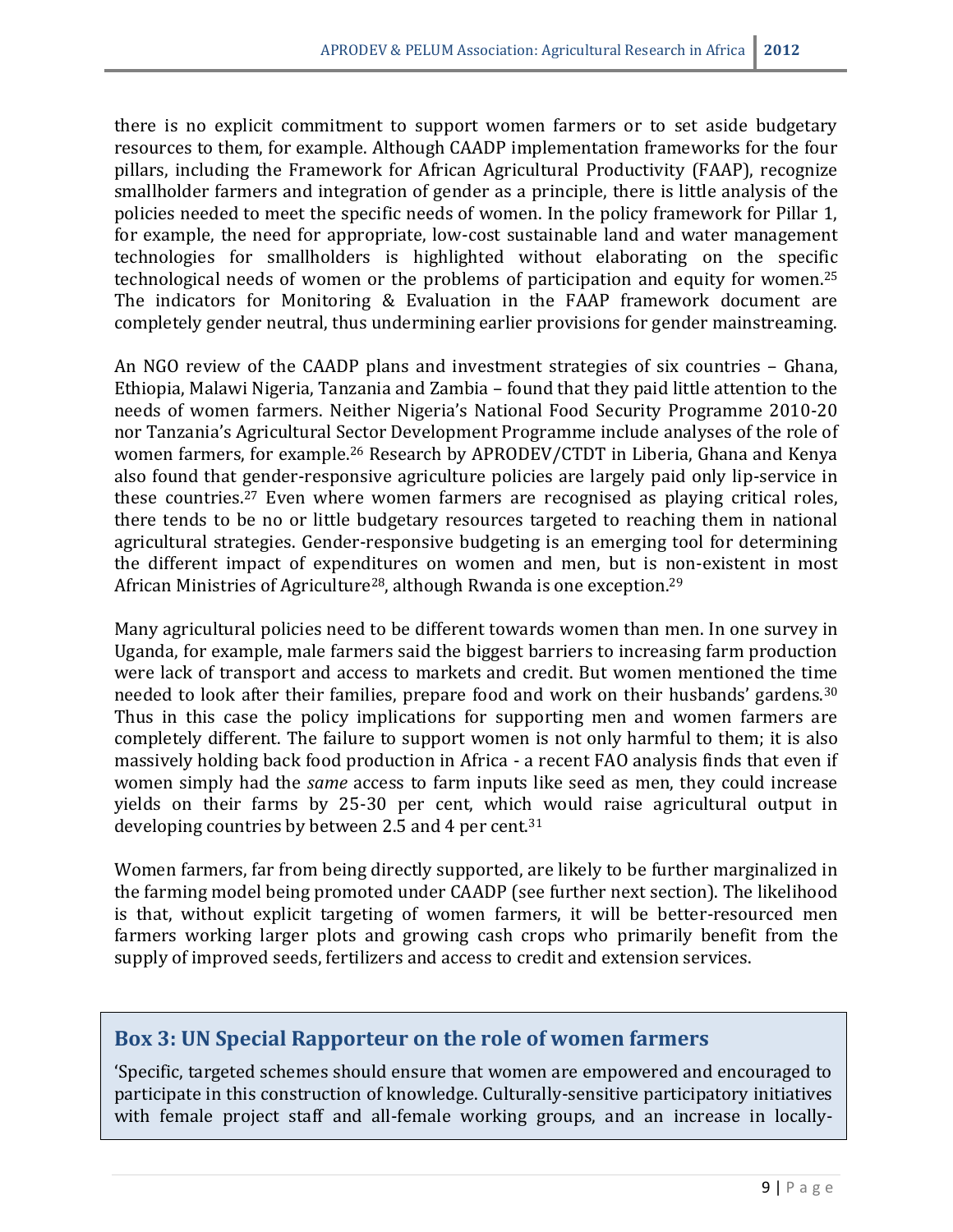recruited female agricultural extension staff and village motivators facing fewer cultural and language barriers, should counterbalance the greater access that men have to formal sources of agricultural knowledge. It is a source of concern to the Special Rapporteur that, while women face a number of specific obstacles (poor access to capital and land, the double burden of work in their productive and family roles, and low participation in decision-making), gender issues are incorporated into less than 10 per cent of development assistance in agriculture, and women farmers receive only 5 per cent of agricultural extension services worldwide. In principle, agro-ecology can benefit women most, because it is they who encounter most difficulties in accessing external inputs or subsidies. But their ability to benefit should not be treated as automatic; it requires that affirmative action directed specifically towards women be taken.'

Source: UN General Assembly, Human Rights Council, Sixteenth Session, *Report submitted by the Special Rapporteur on the right to food, Olivier De Schutter*, 17 December 2010, p.19

# **3. Promoting an outdated farming model**

CAADP aims to increase agricultural productivity in Africa principally by promoting the 'conventional farming' model associated with the Green Revolution.<sup>32</sup> This model emphasizes the use of expensive external inputs, such as chemical fertilizers and pesticides, and improved and/or hybrid seeds, often provided in packages to farmers, sometimes in contractual arrangements with companies, often with improved access to credit and part-privatised extension services. This model often prioritizes producing crops for export markets and the practice of mono-cropping (the production of a single crop), encouraging smallholder farmers to turn over their tiny plots to grow a single crop 'intensively' and using seeds bought from private companies. Moreover this form of agriculture is less resilient to climate changes than more diversified systems. Farmers are often encouraged to borrow money to invest in 'high-tech' inputs, thus increasing their costs of production, on the assumption that increased sales in local markets will be more than enough to repay their debts. Governments are spending larger proportions of their agriculture budget on input subsidies at the expense of other core services such as research. The high costs are increasingly becoming a burden to African economies. Calls for production models that lower input cost while increasing production are a viable option and must be taken on board. This promotion of an African Green Revolution is being supported by AGRA, which has signed a Memorandum of Understanding with NEPAD in order to promote CAADP.<sup>33</sup>

There are numerous problems with this model, as also evidenced in Asia where the Green Revolution has been promoted for longer:

- The use of **pesticides** by farmers is responsible for widespread contamination of groundwater and for millions of cases of poisoning a year. 34
- The use of **chemical fertilizers** often increases yield, but since farming practices that depend on them do not maintain the soil's natural fertility, farmers need to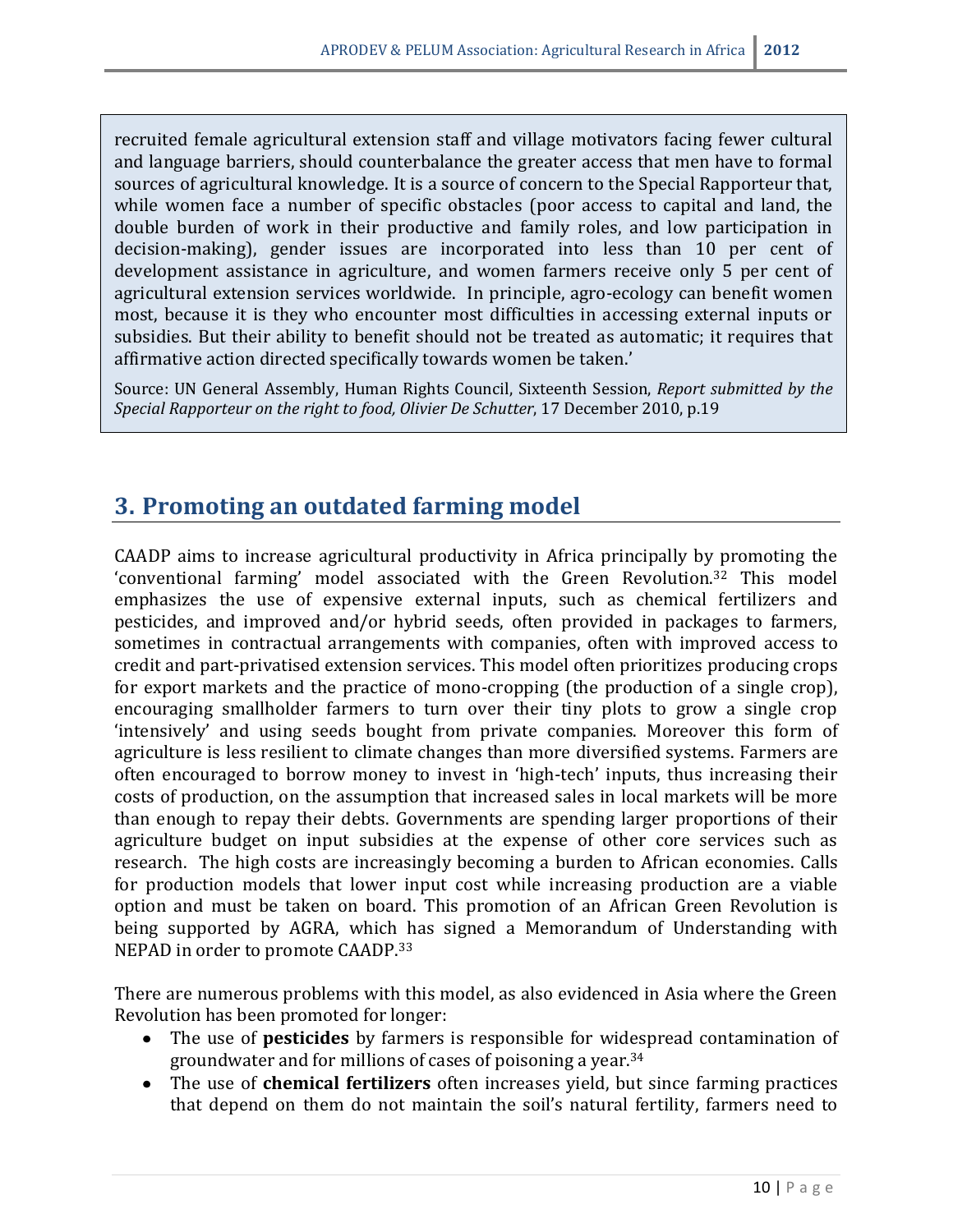apply ever more chemicals to achieve the same results; the increasing use of chemical fertilizers contributes to vast areas of farmland becoming degraded. 35

- Conventional farming is a major contributor to **climate change** and is responsible for around 60 per cent of nitrous oxide emissions, mainly from chemical fertilizer.<sup>36</sup>
- **Mono-cropping** can make farmers dependent on one or two crops, putting them at risk if market prices for those crops fall, and also reduces biodiversity.<sup>37</sup>
- The use of improved or **hybrid seeds** can sometimes increase productivity, but such seeds can be expensive for poor farmers and lock them into a requirement to purchase seeds every year, along with fertilizer and pesticides – entailing increased costs that increase their debts.

By contrast, sustainable agriculture – also often called ecological farming, alternative farming, or agro-ecological agriculture – derives from a recognition of people's right to food, and allows farms to produce nutritious food without damaging soils, ecosystems or people, and reduces (or eliminates) reliance on external inputs such as chemicals.<sup>38</sup> It encompasses approaches such as agro-ecology, agro-forestry, low external input farming, organic agriculture, conservation agriculture and water harvesting in dry land areas and aims to integrate biological and nutrient processes such as nutrient cycling, nitrogen fixation and soil regeneration into food production processes.

CAADP's framework document on Pillar I – Sustainable land and water management – does call for promoting some sustainable agriculture practices, such as agro-forestry, and notes that 'with a tradition of low input agriculture in Africa, organic agriculture holds great promise<sup>', 39</sup> At the same time, however, it calls for a Green Revolution in Africa, involving the increased use of chemical fertilizer, alongside other technologies. It says these two approaches need to be addressed in a 'holistic' way but it is unclear how this will (or can) happen, and in practice the conventional farming model appears to take precedence.<sup>40</sup>

# **Box 4: Advantages of sustainable agriculture**

Since sustainable agriculture approaches use fewer expensive external inputs, a major advantage to farmers is lower production costs and less indebtedness. At the same time, increasing evidence shows that sustainable agriculture can achieve yields equal to, or greater than, conventional farming. The largest study to date, led by Jules Pretty at the University of Essex in England, has been that of 286 projects whereby farmers in 57 countries were engaged in transitions to sustainable agricultural practices. It found that the average yield increase was around 79 per cent across a wide variety of systems and crop types.<sup>41</sup> Similarly, a 2007 study by the University of Michigan, comparing a global dataset of 293 examples of yields of organic versus conventional or low-intensive food production, concluded that organic farming methods could produce enough food to feed the world population on a per capita basis; it also found that leguminous cover crops could fix enough nitrogen to replace the amount of synthetic fertilizer currently in use.<sup>42</sup>

Sustainable agriculture also has a positive impact on soil fertility, conservation of local varieties and enhances farmers' resilience to climate crises. Many farmers have been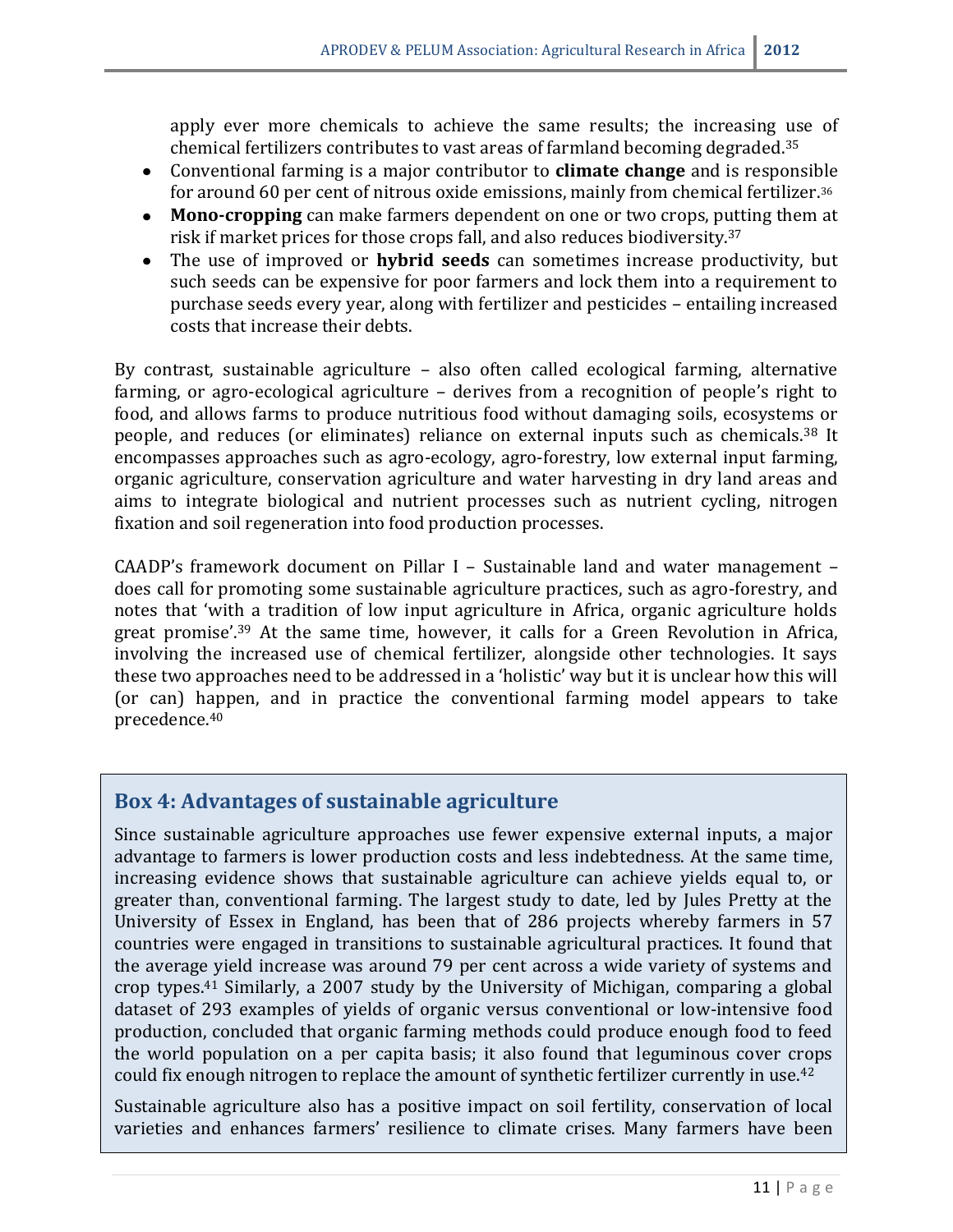made more vulnerable to crises due to mono-cropping. Practices such as crop rotation and inter-cropping increase the availability of food throughout the year, increase diversity in food production and use seeds and breeds with higher tolerance to climate extremes and pests - these can reduce the risks of income losses associated with seasonal variations or crop failures, compared to conventional farming. Sustainable agriculture also protects biodiversity, including traditional seed varieties, and the use of crops that are adapted to local conditions which farmers can improve, breed and freely save and exchange.

What can be done to tap into the potential of agro-ecological approaches is:

- We need research systems that incorporate a strong focus on agro-ecological innovation in areas such as integrated pest management.
- Research, extension and training institutions should incorporate agro-ecological approaches in their curriculum and re-orient their staff to prioritise these farming systems. Enhanced interactions between these institutions and CSOs with long standing experience in organic farming will enable appreciation and change of mind sets that is urgently required in key research institutions.
- CAADP implementation frameworks ought to take a stance for this form of agriculture in practice through research programmes which support the system.

# **4. Promoting genetically modified crops and intellectual property protection**

There is a debate in Africa on the utility of strong intellectual property regimes and, even more controversially, on genetically modified (GM) crops. Some African governments are promoting strong IPR regimes to encourage investment in seed innovation and research while others are proceeding with GM research, usually backed with donor funds. Other African governments, however, have been more cautious both about strong IPR protection – which can limit farmers access to seed – and about passing laws enabling GM research to take place.

In contrast to IAASTD's caution on GM crops, FARA is a strong proponent. In 2009, for example, FARA produced a joint report with the Syngenta Foundation for Sustainable Agriculture – representing one of the world's largest seed companies - which purpose was to provide 'insight into the prospects of genetic engineering technology adoption and commercialisation in African countries'. The study assumes that biotechnology is necessary to increase food production in Africa and notes that there are 'insufficient infrastructural facilities' for GM research. It cites past studies identifying the need for 'strengthening research capacity, molecular biology, biochemistry, genomics, plant breeding, bioinformatics, and policymaking ...for the effective application of home-grown GE [genetic engineering] to African agriculture.' FARA wants to encourage a wider acceptance of GM by policy makers and farmers, regards the lack of biosafety legislation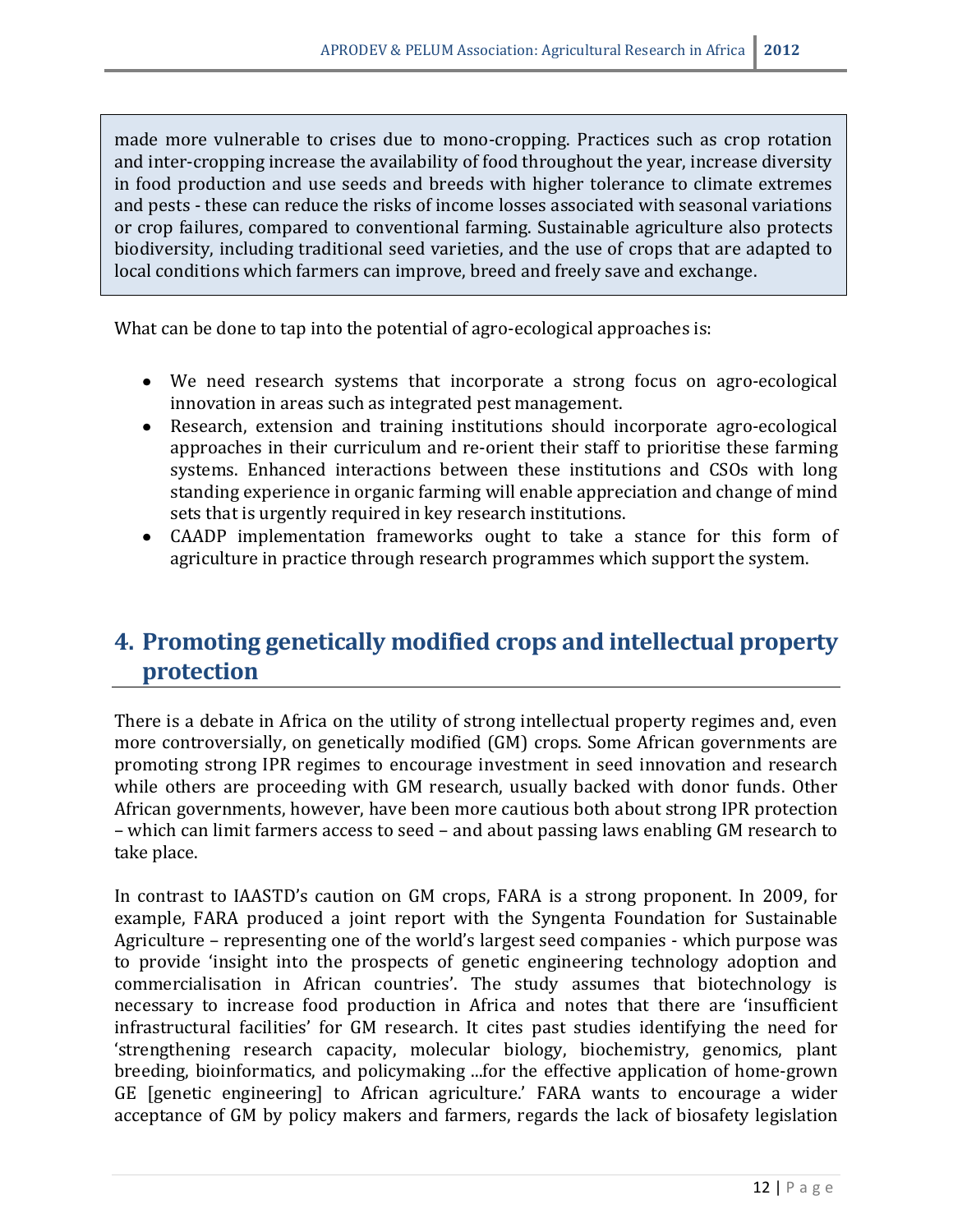and biotechnology policies as barriers, and wants to establish a biotech cooperative service linking Africa to GM research facilities around the world.<sup>43</sup>

COMESA, a key partner of CAADP, has recently developed draft guidelines on the commercial planting of genetically modified organisms (GMOs), trade in GMOs and emergency food aid with GMO content. These guidelines essentially promote all GMO products and do not consider farmers' rights to retain their seed, exchange, utilize and plant locally adaptive genetic resources materials to attain food security.<sup>44</sup> Central to CAADP and FAAP are the principles of empowerment of end-users through their participation in setting priorities and design of work programmes for research. However, in most countries end-users were never part of the target groups in the consultations on the COMESA GMO guidelines.

NGOs have long cited evidence that GM crops pose a number of problems, and do not produce higher yields, but instead bind farmers to buying products from large corporations and often require increased use of pesticides.<sup>45</sup> The emphasis on GM is also skewing research agendas and investment priorities away from promoting seed policies that could be of genuine benefit to smallholder farmers, such as supporting public seed multiplication mechanisms and strengthening national seed legislation that protects farmers' rights. Instead, CAADP, through FARA, is helping to deepen corporate control over seeds.

In contrast to IAASTD, which stresses the importance of local, informal seed systems and warns of the dangers of IPR control over seed, CAADP is a proponent of formal seed legislation and strong IPR regimes. FARA has signed a Memorandum of Understanding with the African Agricultural Technology Foundation (AATF), which will advise it on public-private partnership matters and on intellectual property protection and technological licensing issues.<sup>46</sup> AATF is a key proponent of GM and strong IPR protection in the interests of multinational life-science industry.

# **5. Weak participation of farmers and their support organizations in the research agenda**

Smallholder farmers are rarely represented in national farmers' associations or local government and have little say in the design of agricultural research agendas. This lack of input means that programmes are often poorly focused or irrelevant to their needs.<sup>47</sup> Promoting 'inclusive participation' by farmers and other stakeholders in agriculture is one of CAADP's stated founding principles.<sup>48</sup> CAADP's 2010 report, *Highlighting the Successes*, claims that there has been significant participation of non-state actors in CAADP policies at the continental and national levels. However, it concludes that:

'There is only limited evidence that stakeholder participation in CAADP implementation is generating the required representativeness and the desired substantive contributions to policy design and implementation, particularly from non-state actors'.49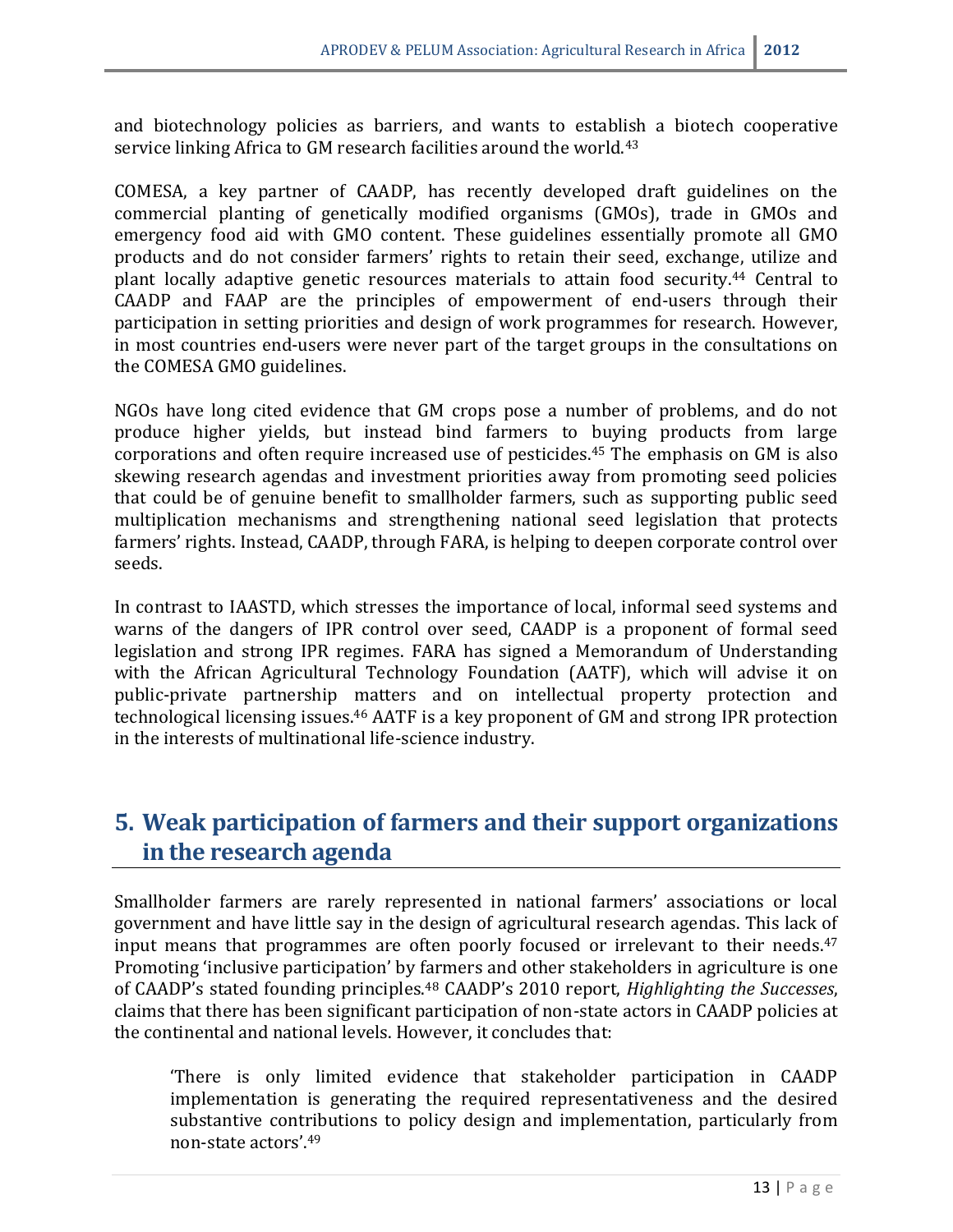A European Commission funded mapping study by PELUM Association and partners<sup>50</sup> identified CSOs and farmer organisations' participation and consultation mechanisms in Agricultural Research for Development. It looked at processes of agenda setting, implementation and resource allocation and concluded that there is no effective CSO involvement in ARD. It found that research agendas are narrowly focused on interests of the private sector and a few commercial farmers. This comes at the expense of the majority of smallholders whose innovation and research potential is not supported, which is detrimental to long term food security. Real opportunities for involvement and appropriate time scales are needed for the evolution of genuine ARD partnership that provides for critical interactions between CSOs and researchers.

- The study raises a series of questions and concerns addressed to CAADP: How, where and by whom are decisions made in Africa on the research agenda and resource allocation?
- On which criteria and indicators are decisions based? Does an indicator to include smallholders exist and how can such an indicator be enforced and be further refined?
- What are the CAADP focus areas for ARD policies and what money goes into which types of agricultural systems?

Indeed, our analysis is that consultation with, and participation of, the local private sector and civil society in agriculture policy making processes is still very limited. Ownership of CAADP only extends to high political and bureaucratic circles. Though national stakeholder fora have been established in, for example, Kenya and Ghana with a broad spectrum of representation, decision making still remains top-down with little or no grassroots participation. <sup>51</sup> FARA has facilitated stakeholder consultations with the purpose of assessing key policies but farmers' organizations are rarely part of such processes. Thus research programmes continue to suffer from numerous problems, notably week links to extension services and poor adaptation of agricultural technologies to local conditions and use of traditional knowledge. There are few opportunities for farmers, especially women farmers, to bring their concerns into the policy-making arena, including to promote sustainable agriculture.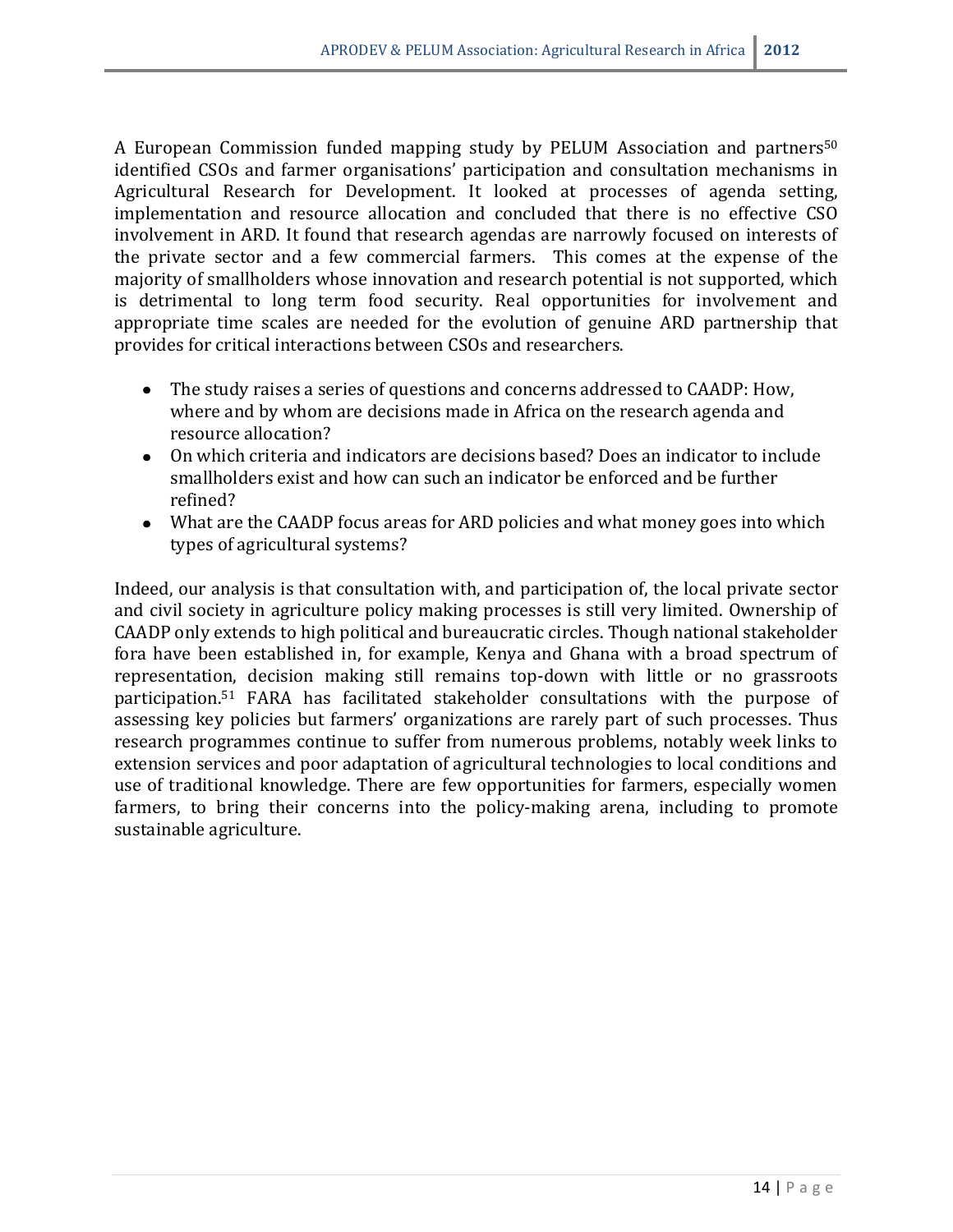# **POLICY RECOMMENDATIONS**

CAADP and its partners, such as FARA and AGRA, and African governments, should review their agricultural programmes and outline how they will incorporate IAASTD's findings and policy recommendations. In particular:

## **Spending**

- African governments must significantly increase their agricultural research spending and meet CAADP commitments.
- CAADP should monitor and publicly report on progress towards meeting these commitments.
- CAADP should critically examine factors that lead to non compliance and put in place appropriate measures to attain the set objectives.
- Research funding towards agro-ecological systems development should be a key priority given its proven benefits to producers and contribution to resilient communities.

## **Women farmers**

- Women farmers must be prioritised across all CAADP programmes. Strategies and investment plans must provide analysis of the specific needs of women farmers and outline how they will target women specifically, and what level of budgetary resources will be provided.
- CAADP should monitor and publicly report on progress towards meeting these commitments.

## **Farming model**

CAADP and its partners, especially AGRA, should scale down/significantly decrease their promotion of the conventional farming model and instead prioritise a focus on sustainable agriculture. In particular, sustainable agriculture approaches should become the primary focus of agricultural research programmes, for example to help farmers reduce dependence on chemical inputs and promote agro-forestry, conservation agriculture and organic farming. The participation of farmers, especially women farmers, needs to be explicit in this new research agenda.

## **GM/IPR**

- CAADP and its partners should significantly decrease their support for the development of GM crops, which is a distraction from promoting seed policies that could be of genuine benefit to smallholder farmers.
- CAADP should end its backing for strong Intellectual Property Rights regimes and instead champion public seed multiplication mechanisms and strengthening national seed legislation that protects farmers' rights.

## **Farmer participation**

CAADP must become a genuinely inclusive and bottom-up programme that puts farmers' needs, and their participation, at the centre of policy design. Thus CAADP must take greater steps to ensure that farmers' organisations, and other groups representing smallholder farmers, especially women farmers, participate in policymaking at all levels.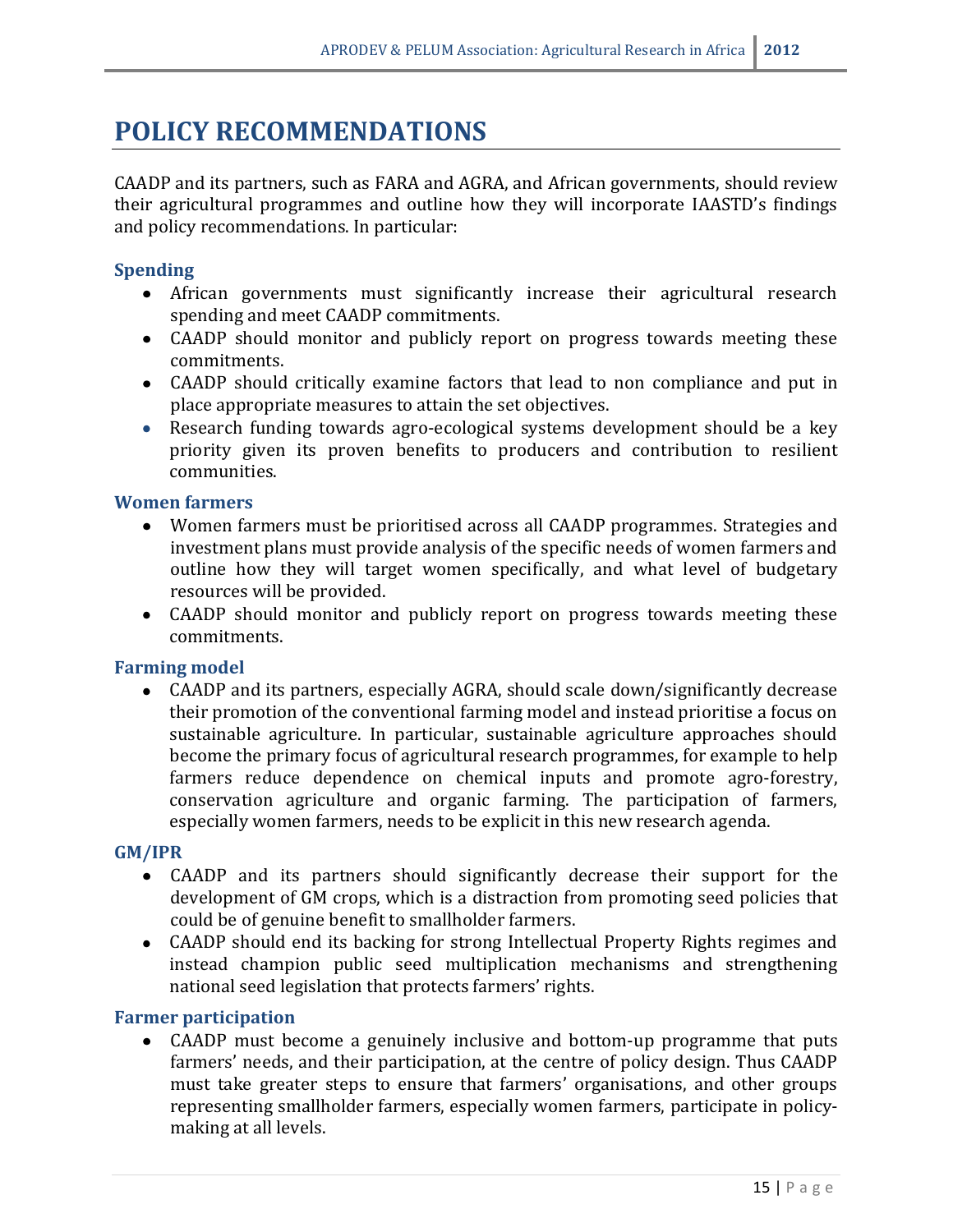## **REFERENCES**

 $\overline{a}$ 

3 IAASTD, *Agriculture at a Crossroads: Executive Summary of the Synthesis Report*, 2009, p.6; *Global Summary for Decision-Makers*, 2009, p.21

<sup>5</sup> IAASTD, *Agriculture at a Crossroads: Executive Summary of the Synthesis Report*, 2009, p.8

7 IAASTD, *Agriculture at a Crossroads: Executive Summary of the Synthesis Report*, 2009, p.7

9 FAO, *State of Food Insecurity in the World 2011*, p.44

<sup>10</sup> Shenggen Fan et al, *Public Spending for Agriculture in Africa: Trends and Composition*, *ReSAKSS Working Paper No.28*, April 2009, p.10

<sup>11</sup> FARA, *Regional Policy Dialogue: Promoting Access to Regional and International Markets for Agricultural Commodities in East and Southern Africa- Report of a Workshop*, March 2010, p.15 <sup>12</sup> http://caadp.net/implementing-caadp-agenda.php

<sup>13</sup> James Thurlow et al, *Agricultural Growth and Investment Options for Poverty Reduction in Zambia*, *ReSAKSS Working Paper No.19*, November 2008, p.53; APRODEV, *Commentary on Legislative Proposal on CAP Reform,* section: Transition to sustainability: diversity, multifunctionality and complexity, 2011

<sup>14</sup> James Thurlow et al, 'Rural investments to accelerate growth and poverty reduction in Kenya', *IFPRI Discussion Paper 00723*, October 2007, pp.22, 32

<sup>15</sup> FARA, *Framework for African Agricultural Productivity*, 2006, pp.5-6

<sup>16</sup> NEPAD, *Comprehensive African Agriculture Development Programme*, July 2003, p.79

<sup>17</sup> FARA, *Framework for African Agricultural Productivity*, 2006, p.20

<sup>18</sup> INcluding Smallholders in Agricultural Research for Development (INSARD), *Mapping EU-SSA Agricultural Research for Development: CSO Engagement and Resource Allocation Processes*, December 2011, pp.25-6, published by PELUM Association, REPAOC, ESAFF, ETC, Practical Action and GRET.

<sup>19</sup> CAADP, *Highlighting the Successes*, November 2010, p.5

<sup>20</sup> NEPAD, *CAADP Review: Renewing the Commitment to African Agriculture*, March 2010, p.xiv

<sup>21</sup> NEPAD, *CAADP Review: Renewing the Commitment to African Agriculture*, March 2010, p.13

<sup>22</sup> IAASTD, *Agriculture at a Crossroads, Volume V: Sub-Saharan Africa*, 2009, pp.2, 98

<sup>23</sup> IAASTD, *Agriculture at a Crossroads: Synthesis Report*, 2009, p.78

<sup>24</sup> NEPAD, *Comprehensive African Agriculture Development Programme*, July 2003, p.78

<sup>25</sup> See for example, Olivier de Schutter, Special Rapporteur on the right to food. Report submitted to the Human Rights Council on 20 December 2010 (A/HRC/16/49), point 41: "It is a source of concern to the Special Rapporteur that, while women face a number of specific obstacles (poor access to capital and land, the double burden of work in their productive and family roles, and low participation in decisionmaking), gender issues are incorporated into less than 10 per cent of development assistance in agriculture, and women farmers receive only 5 per cent of agricultural extension services worldwide." Reference provided to: "Women Organising for Change in Agriculture and NRM," Women Leaders' Dialogue, 36th session of the Committee on World Food Security, 13 October 2010.84

<sup>26</sup> ActionAid, *Making CAADP Work for Women Farmers: A Review of Progress in Six Countries*, April 2011

<sup>&</sup>lt;sup>1</sup> IAASTD, *Agriculture at a Crossroads: Global Summary for Decision-Makers*, 2009, p.2. From the African countries, Benin, Botswana, Cameroon, DRC, Ethiopia, Gambia, Ghana, Kenya, Mozambique, Namibia, Nigeria, Senegal, Swaziland, Tanzania, Togo, Uganda, Zambia have all approved a statement that acknowledges the important contribution of the IAASTD report.

Lusaka Declaration on Mainstreaming Organic African Agriculture into the African Development Agenda.4 May 2012 at http://www.africanorganicconference.com/

<sup>2</sup> IAASTD, *Agriculture at a Crossroads: Executive Summary of the Synthesis Report*, 2009, pp. 4-6, 11

<sup>4</sup> IAASTD, *Agriculture at a Crossroads: Global Summary for Decision-Makers*, 2009, p.23

<sup>&</sup>lt;sup>6</sup> IAASTD, *Agriculture at a Crossroads: Executive Summary of the Synthesis Report*, 2009, p.8

<sup>8</sup> IAASTD, *Agriculture at a Crossroads, Volume V: Sub-Saharan Africa*, 2009, p.2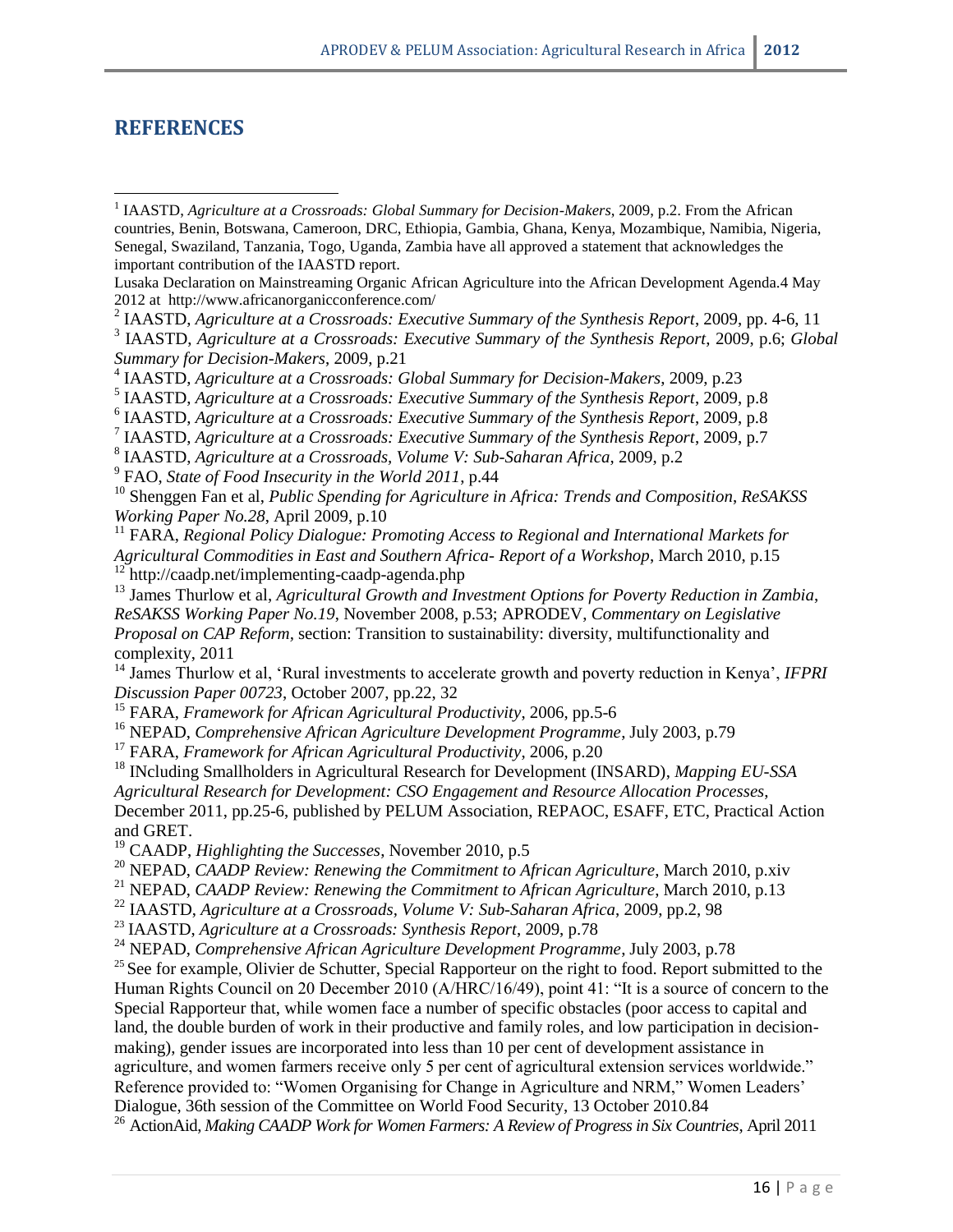<sup>27</sup> APRODEV - CTDT, *Assessing the Comprehensive African Agricultural Development Programme as a Policy Framework for African Agricultural Development*, Mimeo, 2012

<sup>28</sup> ActionAid, *Fertile Ground: How Governments and Donors Can Halve Hunger by Supporting Small Farmers*, 2010, April 2010; IFAD, FAO and World Bank, *Gender in Agriculture Sourcebook*, 2009, pp.37-41

See, for example, http://www.minecofin.gov.rw/node/315

**.** 

<sup>30</sup> Marzia Fontana and Cristina Paciello, *Gender Dimensions of Rural and Agricultural Employment: Differentiated Pathways out of Poverty – A Global Perspective*, Institute of Development Studies, March 2009, p.34

<sup>31</sup> FAO, *The State of Food and Agriculture 2010-11*, p.5. If women farmers in Kenya had the same access to farm inputs and education as men food yields could increase by 22 per cent and the GDP growth rate would have doubled in 2004 from 4.3 per cent to 8.3 per cent. It is estimated that in Ghana if women had equal access to land and fertilizer as men, farm profits per hectare would double and that in Burkina Faso and Tanzania, provision of equal inputs and education to women as men could increase business incomes by 20 per cent. IFAD, FAO and World Bank, *Gender in Agriculture sourcebook*, 2009, p.522; 'Women in agriculture: The critical food producers', 15 October 2008, [www.fao.org](http://www.fao.org/) <sup>32</sup> CAADP, *Sustainable Land and Water Management: The CAADP Pillar I Framework*, September

2009, p.44

<sup>33</sup> 'AGRA and NEPAD: A Partnership for Action', 9 November 2009, http://www.agraalliance.org/content/news/detail/1061

<sup>34</sup> The World Health Organisation (WHO) estimates that 1-5 million cases of pesticide poisoning occur every year, resulting in 20,000 fatalities among agricultural workers, most of them in developing countries.WHO, 'Childhood Pesticide Poisoning: Information for Advocacy and Action', May 2004, p.7. Another estimate is that pesticides cause 14 per cent of all known occupational injuries in agriculture and 10 per cent of all fatal injuries. International Labour Conference, 88th Session 2000, Report VI (1), *Safety and Health in Agriculture*, ILO, Geneva, 1999

<sup>35</sup> Peter Rosset et al, *Lessons from the Green Revolution*, undated, www.twnside.org.sg

<sup>36</sup> United Nations Economic and Social Commission for Asia and the Pacific, *Sustainable Agriculture and Food Security in Asia and the Pacific*, 2009, p.68

<sup>37</sup> Peter Hazell, *The Asian Green Revolution*, *IFPRI Discussion Paper*, November 2009, p.16

<sup>38</sup> See, for example, Olivier de Schutter, *UN Special Rapporteur of the Right to Food calls for a new Green Revolution based on Agroecology*, *Solutions*, Vol.2, Issue 4, August 2011; Christian Aid, *Healthy Harvests: The Benefits of Sustainable Agriculture in Africa and Asia*, September 2011; Church of Sweden, *Sustainable Agriculture and Food Security in a Changing Climate*, 2008; Jules Pretty, *Agro ecological Approaches to Agricultural Development', Background Paper for the World Development Report 2008*, 2008; Swedish Society for Nature Conservation, *Ecological in Ethiopia*, 2008. <sup>39</sup> CAADP, *Sustainable Land and Water Management: The CAADP Pillar I Framework*, September

2009, p.45

<sup>40</sup>CAADP, *Sustainable Land and Water Management: The CAADP Pillar I Framework, September 2009, p.45;* APRODEV and CTDT, *Assessing the Comprehensive African Agricultural Development Programme as a Policy Framework for African Agricultural Development*, Mimeo, 2012, Chapter 7: Opportunities to incorporate IAASTD into CAADP.

<sup>41</sup> Jules Pretty, *Agroecological Approaches to Agricultural Development*, *Background Paper for the World Development Report 2008*, 2008, p.3

<sup>42</sup> Catherine Badgely et al, *Organic Agriculture and the Global Food Supply*, *Renewable Agriculture and Food Systems*, 22(2), 2007

<sup>43</sup> FARA- Syngenta Foundation for Sustainable Agriculture, *Status of Biotechnology and Bio-safety in sub-Saharan Africa: A FARA 2009 Study Report*, 2009, pp.1-3; APRODEV-CTDT, Mimeo 2012, Chapter 7: Opportunities to incorporate IAASTD into CAADP, see footnote 27

<sup>44</sup> COMESA, *Draft Policy Statements and Guidelines for: Commercial Planting of GMOs, Trade in GMOs, Emergency Food Aid with GMO Content*, June 2010; see response by the African Centre for